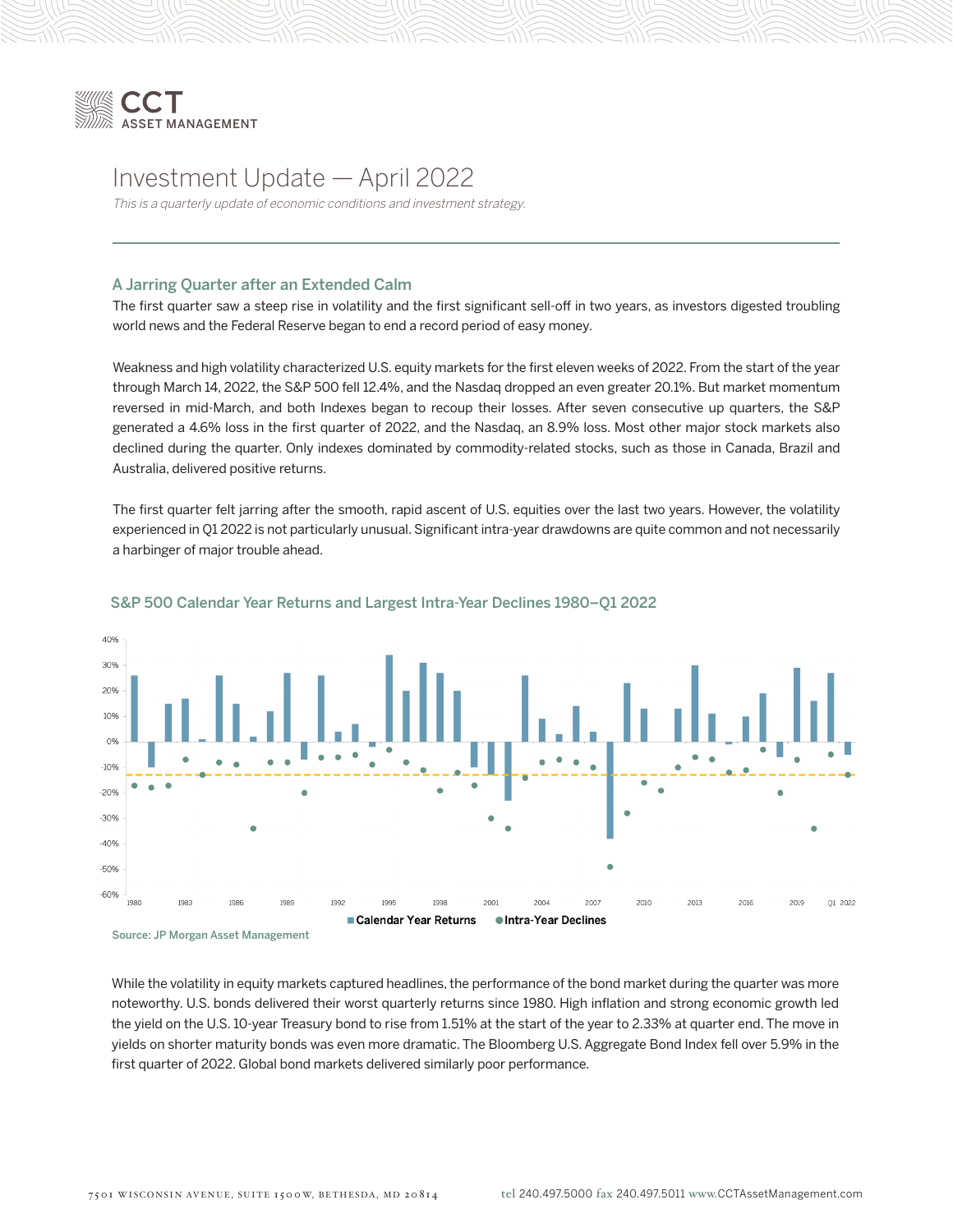Compared to the frequent declines seen in equity markets, the bond market's drop may not seem alarming. But bonds are generally lower-risk, lower-return investments that are supposed to provide ballast in investors' overall portfolios. Therefore, it is understandable that some investors may be concerned when bond prices and equity markets decline simultaneously.

# Recession Fears Are Premature

High inflation and rising interest rates are often precursors to recession. Many pundits are now predicting that the U.S. economy will fall into recession later this year or in early 2023. Others are calling for an almost equally dire scenario of stagflation: very slow growth coupled with high inflation and high unemployment. Given the facts on the ground, we believe both these scenarios are unlikely:

- U.S. households are sitting on \$2.3 trillion in excess savings, equal to 10% of GDP, as a result of decreased spending on services and generous government transfer payments during the Pandemic. In addition, household wealth has soared since the start of the Pandemic, due to house price and stock market gains.
- Household balance sheets are in good shape after an extended period of deleveraging, and banks are easing lending standards on consumer loans.
- Companies also fortified their balance sheets during the Pandemic and are generating record amounts of free cash flow, which they feel empowered to spend. For good reason: At an average age of 16.3 years, the U.S. nonresidential capital stock is older than it has been in nearly 60 years.



# S&P 500 Free Cash Flow Per Share (In \$, Trailing 12 Months)

# Age of Private Nonresidential Fixed Assets (In Years, Current-Cost Average at Year End)



Source: Bureau of Economic Analysis

- After crippling supply chain disruptions due to the Pandemic, many companies are planning to add redundancy to their operations and introduce new automation to offset rising labor costs. Both strategies should contribute to higher levels of capital spending.
- The U.S. labor market is exceptionally strong. Initial jobless claims for the week ending March 18, 2022, were at their lowest level since 1969, when the U.S. labor market was much smaller. On April 1, 2022, the unemployment rate was a very low 3.6%. There are currently 11 million job openings (1.7 for every unemployed person in the country), and the Atlanta Fed Wage Growth Tracker is at a 32-year high.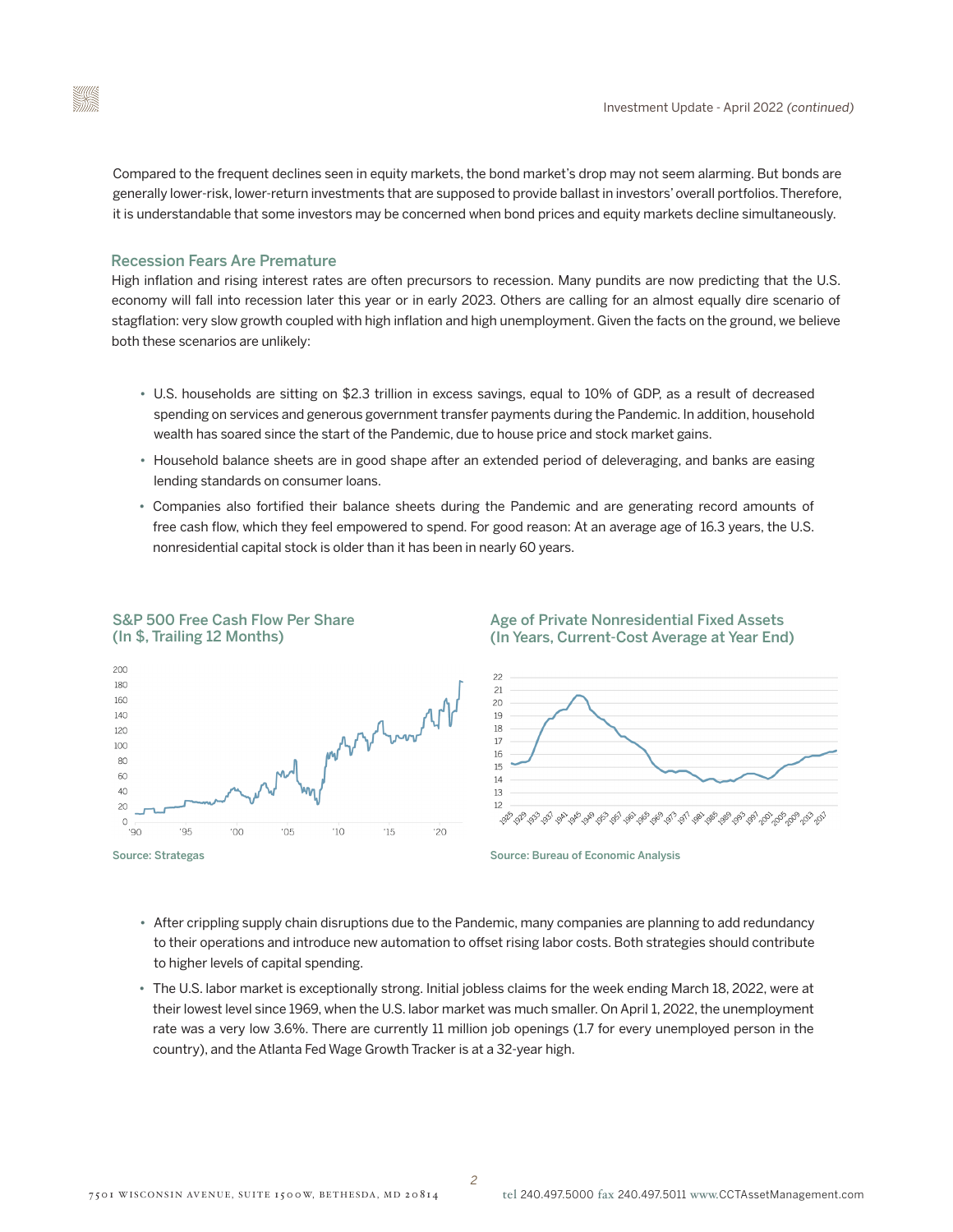Of course, there are always concerns: war in Ukraine, economic sanctions on Russia, new COVID outbreaks in Europe and Asia, among them. Also, after a long period of very easy monetary policy, the Federal Reserve is raising interest rates to slow the economy and lower inflation. If the Federal Reserve sticks to its current projections and raises interest rates gradually throughout the remainder of 2022, we think the nominal growth rate in the U.S. economy will remain stronger than the trend level of the past decade.

# Portfolio Positioning Amid a Broad Market Rotation

U.S. equity markets have delivered exceptionally strong returns over the past few years. A period of consolidation would not be surprising. But we don't expect a steep decline in equities in the near term. Instead, we expect continued equity-market volatility, with periods of extended weakness followed by recoveries, as we saw in the first quarter.

For much of the past decade, Growth stocks handily outpaced Value stocks. Since we often invest in disruptive technologies, many of CCT's themes over that time period had a Growth tilt. Our deep research led us to invest early in a broad range of companies that performed exceptionally well.

The current backdrop is much less favorable to Growth-oriented investing. The combination of faster GDP growth, moderateto-high inflation and rising interest rates favors the Value style. Year-to-date, Value stocks have outperformed Growth stocks by 8.4%, and we expect this rotation from Growth to Value to continue for the foreseeable future. We believe we are well positioned to capitalize on this transition for two reasons.

- First, we are neither Growth investors, nor Value investors. We are Thematic investors, which gives us the flexibility to reposition portfolios when necessary, by adding, exiting or re-weighting our themes.
- Second, macroeconomic analysis is an explicit and important part of our four-step investment process. We adjust our portfolios not just based on our confidence in our thematic outlook, but also accounting for the tidal impact that fiscal and monetary actions can have on financial markets.

To reflect the changing environment, about 18 months ago we introduced a new inflation-related theme, and our portfolios started to generally become less "growth-y." Our *End of Disinflationary Tailwinds* theme is now the largest of our six portfolio themes. We also made a host of other adjustments to our thematic weightings, trimming or selling many of the Growth holdings that had soared in the past few years. With the sell-off of Growth equities in the first quarter, several of these core thematic investments are now, once again, approaching levels that we find attractive from a long-term perspective.

# Significant Portfolio Actions in the First Quarter

# Guardant Health, Inc.

Guardant Health is a market leader in the emerging liquid biopsy field, which uses circulating tumor DNA to identify all cancer present in the body, regardless of location, through a non-invasive blood draw. We exited our position in Guardant Health during the first quarter of 2022. We have additional exposure to liquid biopsy via Grail, a wholly owned subsidiary of Illumina which is a long-held investment within our Molecular Medicine theme. We believe Grail is better positioned to capitalize on the large, untapped market opportunity in early-stage cancer detection.